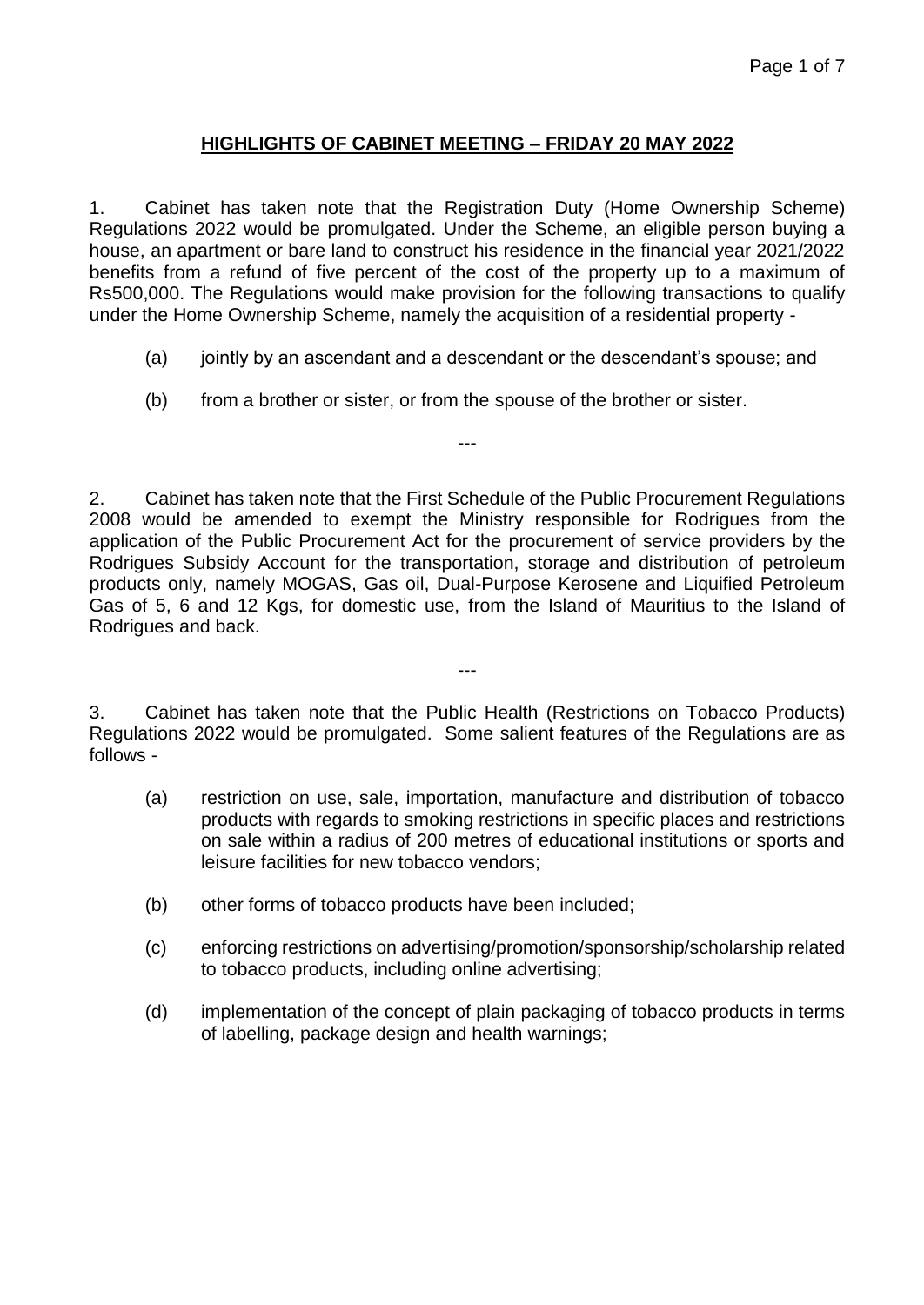- (e) reporting requirements for importers and manufacturers in respect of emissions of tar, nicotine and carbon dioxide and imported tobacco on transit; and
- (f) registration of brands and variants of tobacco products in line with WHO Protocol to Eliminate Illicit Trade in Tobacco Products.

Regulations 11 and 12 of the Public Health (Restrictions on Tobacco Products) (Amendment) Regulations 2022 pertaining to plain packaging for tobacco products sold in Mauritius would be effective on or after 31 December 2022.

The implementation of the Fifth Schedule thereof regarding Reduced Ignition Propensity Cigarettes would be effective one year after the gazetting of the Regulations.

---

4. Cabinet has agreed to the signing of a Memorandum of Agreement between the Ministry of Environment, Solid Waste Management and Climate Change and the *Université des Mascareignes* in the context of the *Facilité 2050*. Mauritius would benefit from financial assistance from the French Government, through the *Agence Française de Développement*, under the *Facilité 2050* to support the formulation and implementation of long-term low greenhouse gas emission development strategies.

Under the *Facilité 2050,* long-term strategies up to the year 2050, would be developed for Mauritius in two mitigation sectors, namely energy and transport, and two adaptation sectors, namely agriculture and tourism. The Memorandum of Agreement between the Ministry and the *Université des Mascareignes* would provide for a framework to strengthen cooperation between academia and policy makers in the formulation of long term strategies for the above sectors and develop local expertise, especially in public sector institutions on climate change mitigation and adaptation.

---

5. Cabinet has taken note that the Ministry of Health and Wellness has elaborated a fiveyear National Action Plan for Oral Health 2022-2027, with the objective of reducing the incidence and prevalence of oral diseases and, thereby, improving the overall oral health status of the population. The National Action Plan has been formulated in accordance with the recommendations contained in the Resolution on oral health approved by the World Health Organization wherein the shift from curative approach to promotion of oral health has been advocated. The main areas on which the National Action Plan focuses include, among others, -

- (a) oral health promotion for the general public;
- (b) integration of Oral Health into National Health Policy, taking into account patients affected by diseases, such as diabetes;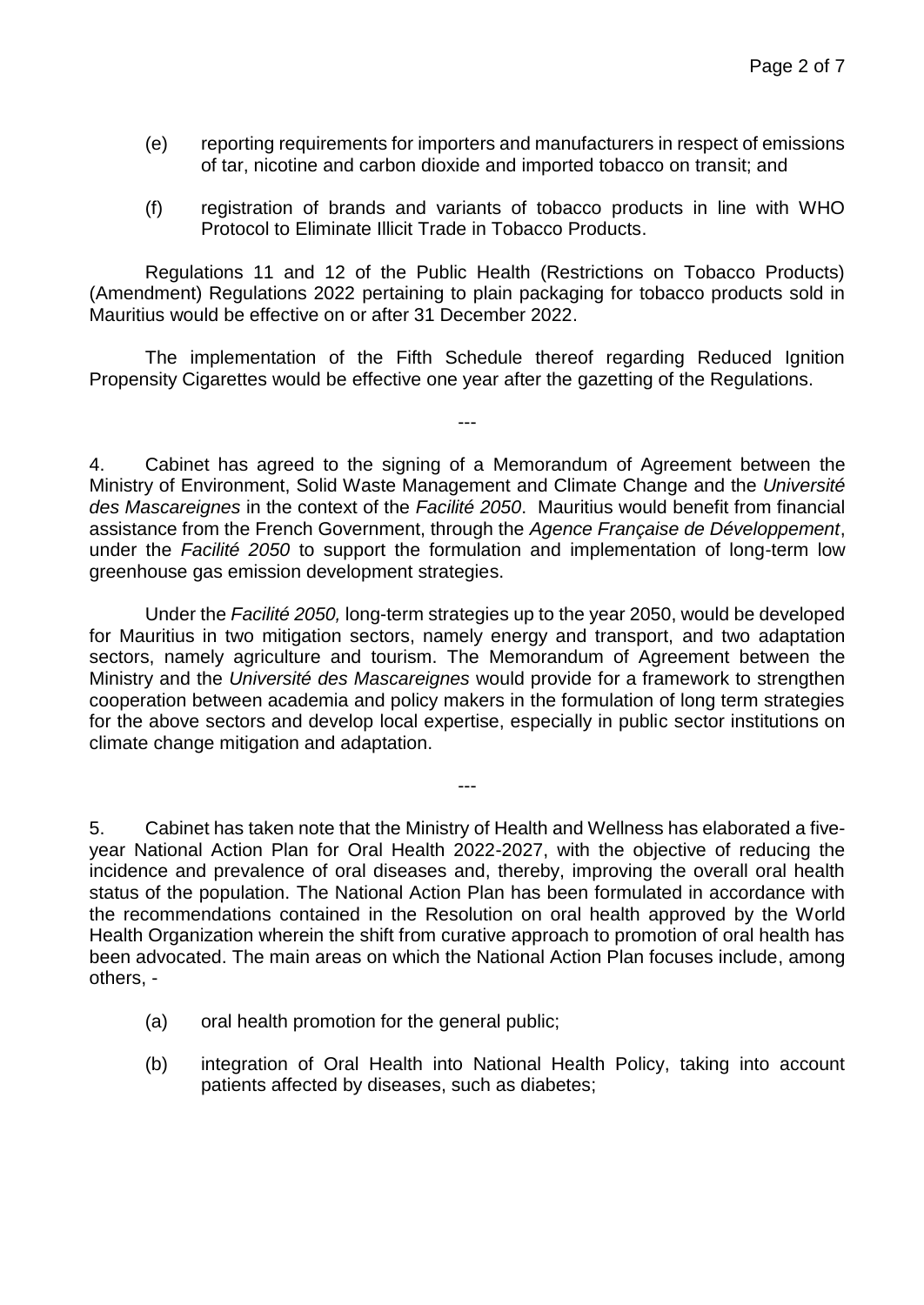- (c) preventive oral health strategies; and
- (d) upgrading existing infrastructure, such as dental clinics.

The Ministry would hold a series of activities during the month of June 2022 to launch an Oral Health Month.

---

6. Cabinet has taken note of the ranking of Mauritius on the latest Financial Secrecy Index 2022 issued recently by the Tax Justice Network. The main objective of this Index is to pinpoint countries which have a legal and fiscal framework that enables individuals to hide their finances from the Rule of law. Financial Secrecy encourages tax abuse, money laundering activities and undermines human rights. Countries are ranked in descending order of secrecy whereby the most secretive is ranked first. Mauritius is ranked 55<sup>th</sup> out of 141 countries in 2022. In the 2020 Index, Mauritius was ranked 51<sup>st</sup>. Mauritius has improved by four places over the past two years.

---

7. Cabinet has taken note that the Electronic Queue Management System, "*Mo Rendez Vous*" set up by the Ministry of Information Technology, Communication and Innovation in February 2021, has been selected as champion under the category "Enabling Environment" at the World Summit on the Information Society (WSIS) of the International Telecommunication Union Prizes 2022. An award ceremony would be held on 31 May 2022 during the last week of the World Summit on the Information Society Forum 2022 at the International Telecommunication Union headquarters in Geneva.

8. Cabinet has taken note of the re-election of the Republic of Mauritius as Member to the United Nations' 10-Year Framework of Programmes on Sustainable Consumption and Production Board.

---

Cabinet has agreed to a new National Programme on Sustainable Consumption and Production being developed and accordingly to the setting up of the National Coordination Committee to ensure responsible consumption and production in line with Sustainable Development Goal 12 (SDG-12). The main objective of the new programme would be to establish a comprehensive framework for an integrated approach in the mainstreaming of Sustainable Consumption and Production in key sectors for the Republic of Mauritius. It would thus support a transition to a low-carbon economy, thereby contributing in successfully attaining the Sustainable Development Goals.

---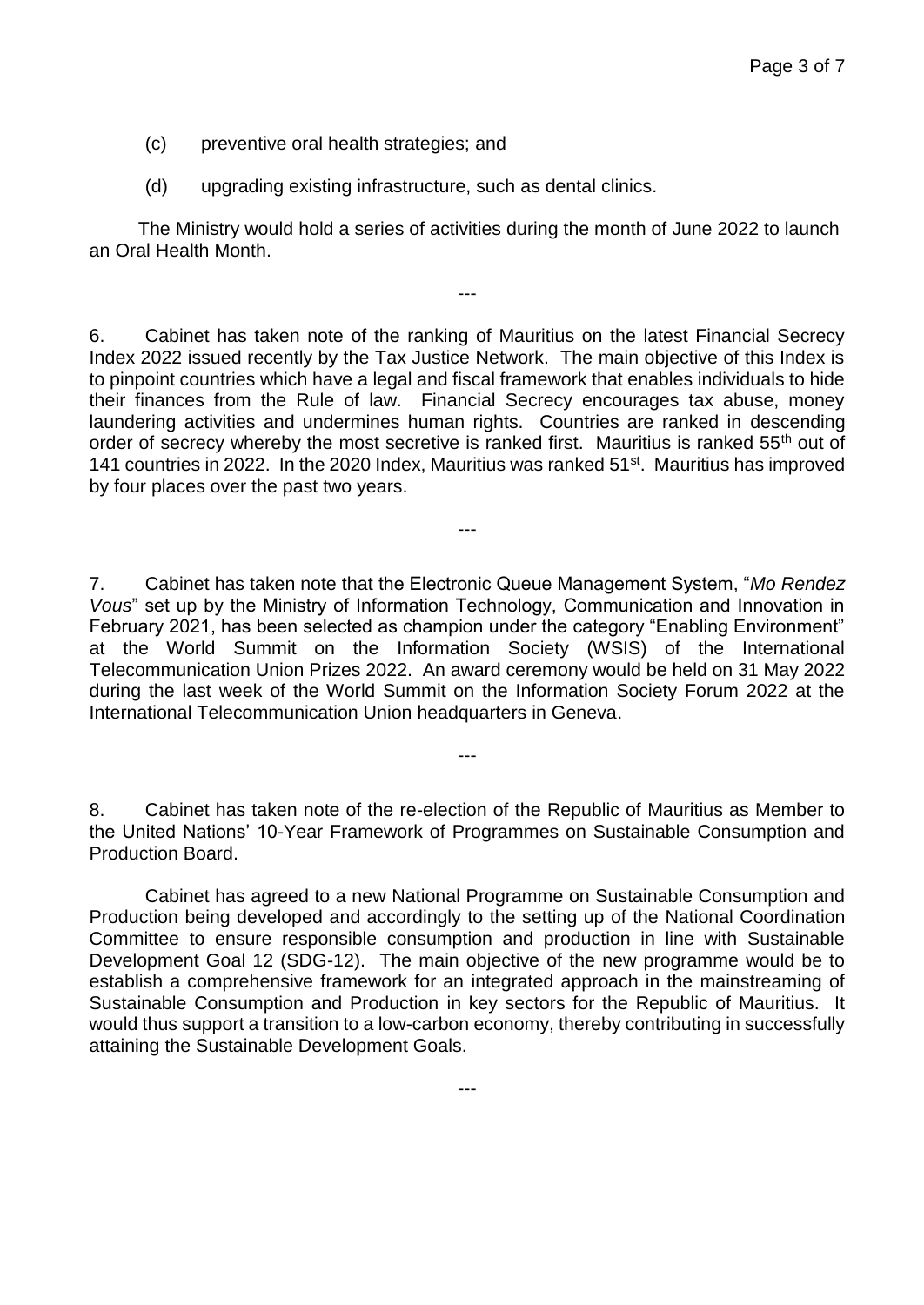9. Cabinet has taken note of the publication of a Report on Greening the SMEs: Improving Access to Green Finance in Mauritius, which has been prepared by the United Nations Environment Programme - Finance Initiative (UNEP-FI) under the umbrella organisation of the Partnership for Action on Green Economy (PAGE), in collaboration with the Ministry of Industrial Development, SMEs and Cooperatives. The Report would be launched on 25 May 2022.

The study seeks to assess the level of integration of environmental sustainability in the financing of SMEs in Mauritius. The Report examines the current state of green finance frameworks, practices and structures relevant to the financial sector and the potential to scale up green financing for the SME sector allowing increased access to green finance opportunities. The study has made several recommendations geared towards facilitating access to green finance for SMEs in Mauritius. These recommendations include -

- (a) scaling up public investments channeled towards green projects for SMEs;
- (b) provision of green finance policies and incentives;
- (c) improving SME sector awareness on commitments from the Government and commercial lenders to green projects and green financing;
- (d) enhancement of risk analysis of SMEs' green projects by financial institutions; and
- (e) expanding the range of green products/loans with favourable lending terms for SMEs.

---

10. Cabinet has taken note of the completion of the first phase of "*Les Assises de la Recherche et de L'Innovation"* (ARI 2022) organised by the Mauritius Research and Innovation Council. Six thematic areas were identified for discussions for ARI 2022 in Mauritius as follows –

- (a) Blue and Green Innovation;
- (b) Health and Wellness Innovation;
- (c) Financial Innovation;
- (d) Social and Grassroots Innovation;
- (e) Travel, Tourism and Entertainment Innovation; and
- (f) IT, Emerging and Enabling Industries Innovation.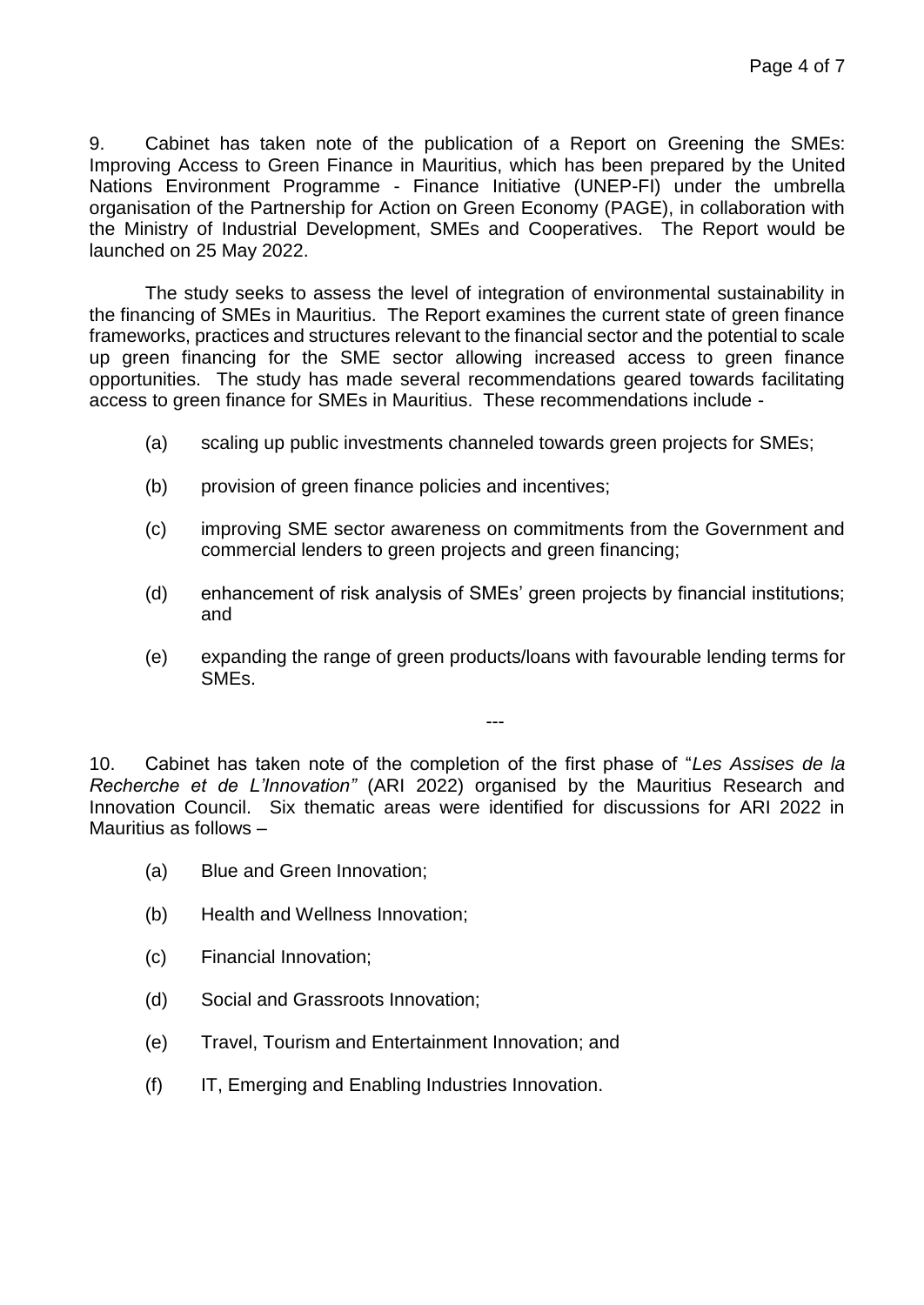The overall outcome of Phase 1 in terms of main strategic innovation orientations are, among others, –

- (a) establishment of a National Research and Innovation Steering Committee and a permanent multi-stakeholder committee for focus thematic development;
- (b) creation of a harmonised Research and Innovation legislation to pool resources across the public sector and govern research strategies;
- (c) development of a specialised scouting unit for identification, testing, acquisition, adaptation and showcasing of innovative and frontier technologies/innovations; and
- (d) establishment of a communication platform for dissemination of research and innovation happening in the country.

11. Cabinet has agreed to the irrigation dues to be charged respectively to small planters for the years 2019 to 2022 and to the corporate sector for the years 2019 to 2021 as recommended by the Irrigation Authority Board. The same rate as 2018 would be levied on small planters for the period 2019 to 2022. As regards corporate planters, the rate charged to them for irrigation dues is contingent upon the actual volume of water supplied, the actual rate of water and the irrigated area. Their irrigation dues for 2022 would be calculated at the end of the year.

---

---

12. Cabinet has agreed to the setting up of a Technical Committee to assess applications for development in and around the Buffer Zone of Le Morne Cultural Landscape. The Committee would be an Advisory Committee to the Permits and Business Monitoring Committee of the Black River District Council and would, inter alia, ensure that provisions made under the Le Morne Heritage Trust Fund Act, the Planning Policy Guidance and other legislation are complied with, when applications for development in the Buffer Zone are assessed.

13. Cabinet has taken note of the outcome of the 22<sup>nd</sup> Meeting of the Mauritius-Seychelles Joint Commission of the Extended Continental Shelf held recently in Seychelles. The main outcomes of the discussions held were, inter alia, as follows –

---

- (a) the Joint Commission decided to award the contract for Multi-Client 2D Seismic Survey in the Joint Management Area (JMA) to CGG, a company based in France;
- (b) the Joint Commission agreed that exploratory fishery of sea cucumber in the JMA would be carried out, in the first instance, in order to enable an assessment of the stock of sea cucumber; and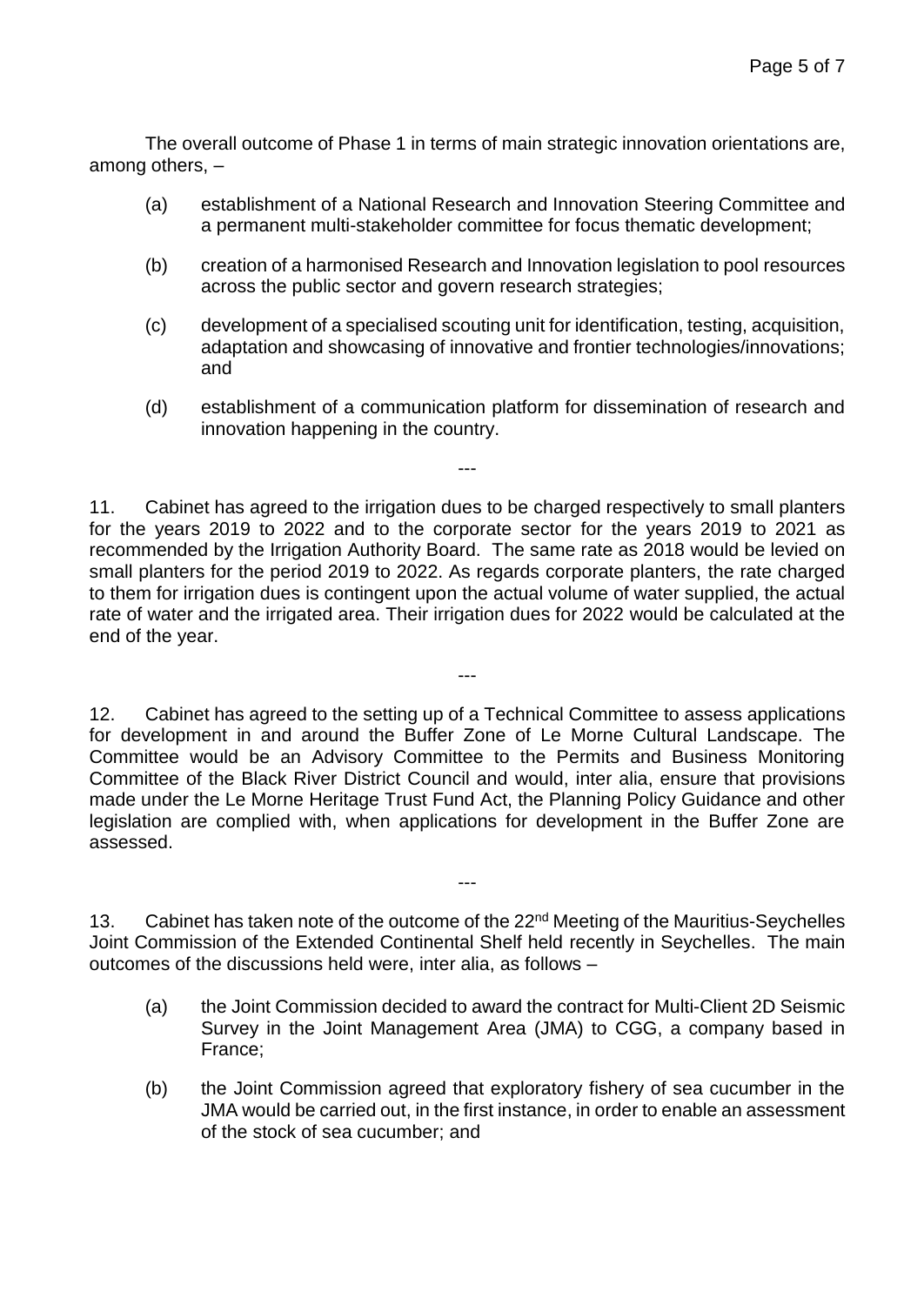(c) the Joint Commission approved the application by Monaco Expedition to conduct marine scientific research in the JMA. Scientists from both Mauritius and Seychelles would be selected to participate in the research surveys.

14. Cabinet has taken note of the dates for the holding of the Primary School Achievement Certificate (PSAC) Assessments 2021-2022 as follows –

---

(a) Grade 5 – Modular Assessment (Module 1)

| <b>Date</b>                | <b>Subject</b>      |
|----------------------------|---------------------|
| Thursday 22 September 2022 | Science             |
|                            | History & Geography |

(b) Grade 6 – Modular Assessment (Module 2)

| <b>Date</b>            | <b>Subject</b>      |
|------------------------|---------------------|
| Monday 29 August 2022  | Science             |
| Tuesday 30 August 2022 | History & Geography |

(c) End of Year Grade 6 Assessment (Core Subject)

| <b>Date</b>               | <b>Subject</b>                        |
|---------------------------|---------------------------------------|
| Tuesday 18 October 2022   | French                                |
| Wednesday 19 October 2022 | English                               |
| Thursday 20 October 2022  | Asian Languages/Arabic/Kreol Morisien |
| Friday 21 October 2022    | <b>Mathematics</b>                    |

Private candidates would sit for the PSAC Assessment papers in Science and History & Geography as follows –

| <b>Date</b>              | <b>Subject</b>                                         |
|--------------------------|--------------------------------------------------------|
| Tuesday 18 October 2022  | Science (Private Candidates)                           |
| Thursday 20 October 2022 | <b>History &amp; Geography</b><br>(Private Candidates) |

PSAC Grade 6 Assessment results are expected to be announced around 09 December 2022.